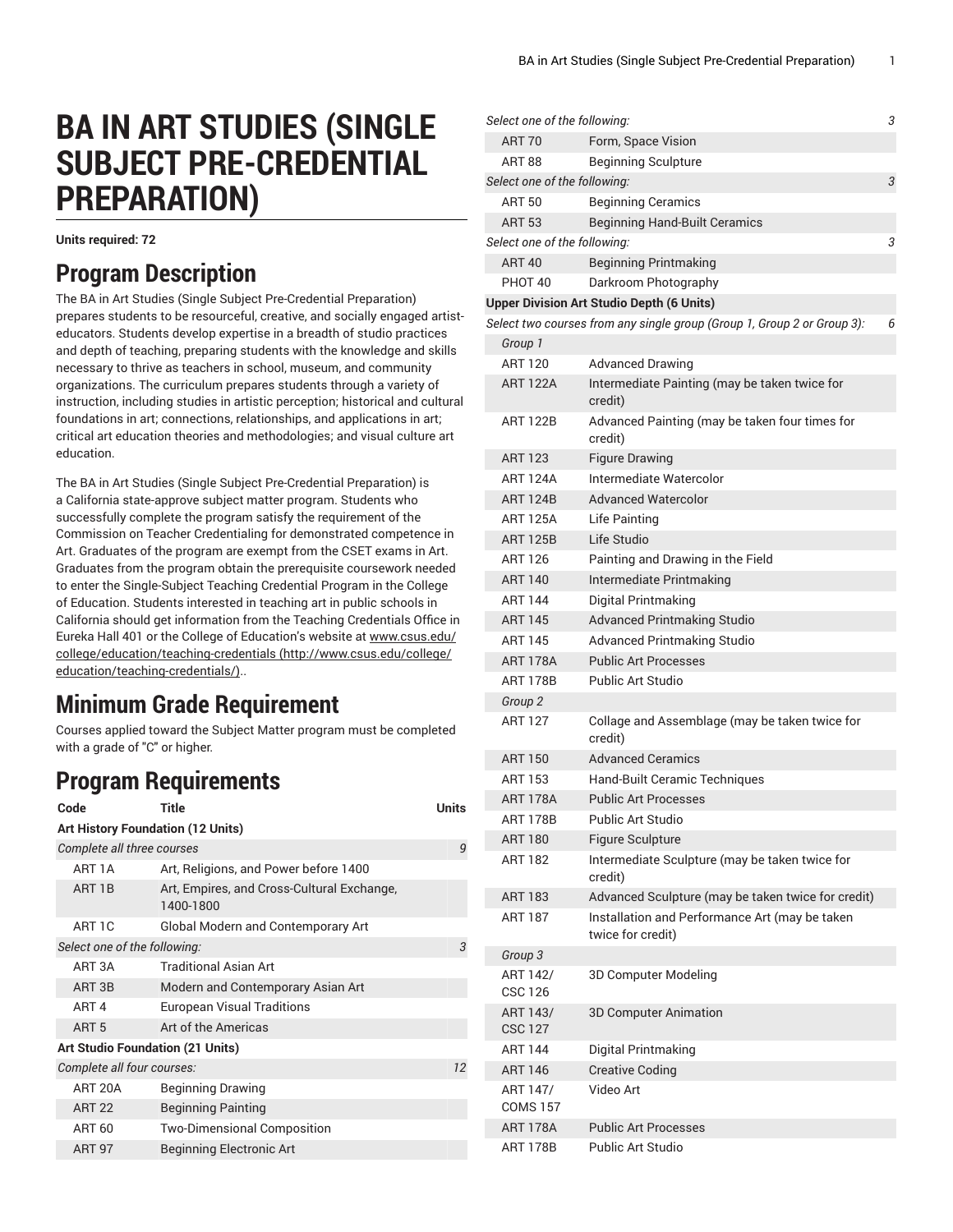| <b>ART 197</b>                                   | Intermediate Electronic Art                                               |    | A2 - Written Communication                                                                                                               | 3            |  |
|--------------------------------------------------|---------------------------------------------------------------------------|----|------------------------------------------------------------------------------------------------------------------------------------------|--------------|--|
| <b>Advanced Electronic Art</b><br><b>ART 198</b> |                                                                           |    | A3 - Critical Thinking                                                                                                                   |              |  |
|                                                  | <b>Upper Division Art History Depth (6 Units)</b>                         |    | Area B: Physical Universe and Its Life Forms (13 Units)                                                                                  |              |  |
| Select two of the following:                     |                                                                           | 6  | <b>B1</b> - Physical Science                                                                                                             | 3            |  |
| <b>ART 100</b>                                   | Origins of American Indian Art                                            |    | B <sub>2</sub> - Life Forms                                                                                                              | 3            |  |
| <b>ART 102</b>                                   | Themes in World Art and Visual Culture ♪                                  |    | B3 - Lab (Note: Lab experience to be taken with one of the following:                                                                    | $\mathbf{1}$ |  |
| <b>ART 103</b>                                   | Art of the Ancient Mediterranean                                          |    | B1, B2 or B5)                                                                                                                            |              |  |
| <b>ART 105</b>                                   | Medieval Art                                                              |    | <b>B4 - Math Concepts</b>                                                                                                                | 3            |  |
| <b>ART 106</b>                                   | Renaissance Art                                                           |    | B5 - Additional Course (Any B to reach 12 units) - Take upper-division                                                                   | 3            |  |
| <b>ART 107</b>                                   | Baroque and Rococo Art                                                    |    | course to complete Area & upper division requirements.                                                                                   |              |  |
| <b>ART 108</b>                                   | 19th Century Art                                                          |    | Area C: Arts and Humanities (9 Units)                                                                                                    |              |  |
| <b>ART 109</b>                                   | Modern Art                                                                |    | $C1 - Arts2$                                                                                                                             | $\pmb{0}$    |  |
| <b>ART 110</b>                                   | US and Caribbean Art: Race and Representation @                           |    | C <sub>2</sub> - Humanities                                                                                                              | 3            |  |
| <b>ART 111</b>                                   | Latin American and Latino Art History                                     |    | C1/C2 - Area C Course                                                                                                                    | 3            |  |
| <b>ART 112</b>                                   | <b>Contemporary Art</b>                                                   |    | C1/C2 - Area C Course - Take upper-division course to complete Area<br>& upper division requirements.                                    | 3            |  |
| <b>ART 113B</b>                                  | Asian Art and Mythology                                                   |    | Area D: The Individual and Society (9 Units)                                                                                             |              |  |
| <b>ART 114</b>                                   | Topics in Early Modern Art                                                |    | Area D Course                                                                                                                            | 3            |  |
| <b>ART 115</b>                                   | Topics in Asian Art                                                       |    | Area D Course                                                                                                                            | 3            |  |
| ART 116                                          | Topics in Modern and Contemporary Art                                     |    | Area D Course - Take upper-division course to complete Area & upper                                                                      | 3            |  |
| <b>ART 117A</b>                                  | Art of India and Southeast Asia                                           |    | division requirements.                                                                                                                   |              |  |
| <b>ART 117B</b>                                  | Art of China and Japan                                                    |    | Area E: Understanding Personal Development (3 Units)                                                                                     |              |  |
| <b>ART 117C</b>                                  | Art of Korea                                                              |    | Area E Course                                                                                                                            | 3            |  |
| <b>ART 118C</b>                                  | <b>Public Art in the Americas</b>                                         |    | Area F. Ethnic Studies (3 Units)                                                                                                         |              |  |
| <b>PHOT 102</b>                                  | Photography, a Social History                                             |    | Area F Course                                                                                                                            | 3            |  |
|                                                  | <b>Required Upper Division Art Education Courses (18 Units)</b>           |    | <b>Total Units</b>                                                                                                                       | 46           |  |
| Complete all six courses:                        |                                                                           | 18 |                                                                                                                                          |              |  |
| <b>ART 130</b>                                   | Theories in Art Education                                                 |    | -1<br>To help you complete your degree in a timely manner and not                                                                        |              |  |
| <b>ART 133</b>                                   | Art Education for Children                                                |    | take more units than absolutely necessary, there are ways to use                                                                         |              |  |
| <b>ART 135</b>                                   | Overview of Secondary Art Education                                       |    | single courses to meet more than one requirement (overlap). For<br>further information, please visit the General Education page (http:// |              |  |
| <b>ART 137</b>                                   | Art for Exceptional Children                                              |    | catalog.csus.edu/colleges/academic-affairs/general-education/).                                                                          |              |  |
| <b>ART 148</b>                                   | <b>Barrio Art for Ethnic Groups</b>                                       |    | Note: There is no way to list all possible overlaps so please consult                                                                    |              |  |
| <b>ART 192C</b>                                  | Senior Seminar in Art Education                                           |    | with a professional advisor. The Academic Advising Center can be                                                                         |              |  |
|                                                  | <b>Pre-requisite Credential Courses (8 Units)</b>                         |    | visited online (http://www.csus.edu/acad/), by phone (916) 278-1000,                                                                     |              |  |
| Complete all four courses:                       |                                                                           | 8  | or email (advising@csus.edu).<br>2                                                                                                       |              |  |
| EDUC 100A                                        | Educating Students with Disabilities in Inclusive<br>Settings             |    | Required in Major; also satisfies GE.                                                                                                    |              |  |
| EDUC 100B                                        | Educating Students with Disabilities in Inclusive<br>Settings Lab         |    | <b>Graduation Requirements</b> <sup>1</sup><br><b>Title</b><br>Code                                                                      | Units        |  |
| <b>EDUC 170</b>                                  | Introduction to Bilingual Education: Policies,                            |    | <b>Graduation Requirements (required by CSU) (6-9 Units)</b>                                                                             |              |  |
|                                                  | Principles, Programs, and Practices                                       |    | American Institutions: U.S. History                                                                                                      | 3            |  |
| <b>PUBH 136</b>                                  | School Health Education                                                   |    | American Institutions: U.S. Constitution & CA Government                                                                                 | 3            |  |
| <b>Total Units</b>                               |                                                                           | 71 | Writing Intensive (WI) <sup>3</sup>                                                                                                      | $0 -$<br>3   |  |
|                                                  | Note: ART 305 (Art in the Public School) is the required learning methods |    | <b>Graduation Requirements (required by Sacramento State) (9-12</b>                                                                      |              |  |

**Units)**

English Composition II 3

 $0 -$ 3

6

Race and Ethnicity in American Society (RE)<sup>3</sup>

Foreign Language Proficiency Requirement 2

**Note:** ART 305 (Art in the Public School) is the required learning methods course for students enrolled in the Professional Education Program in the College of Education.

The program is currently under review by the Commission on Teacher Credentialing and students are strongly encouraged to consult an advisor.

#### **General Education Requirements 1**

| Code | Title                            | Units |
|------|----------------------------------|-------|
|      | Area A: Basic Subjects (9 Units) |       |
|      | A1 - Oral Communication          |       |